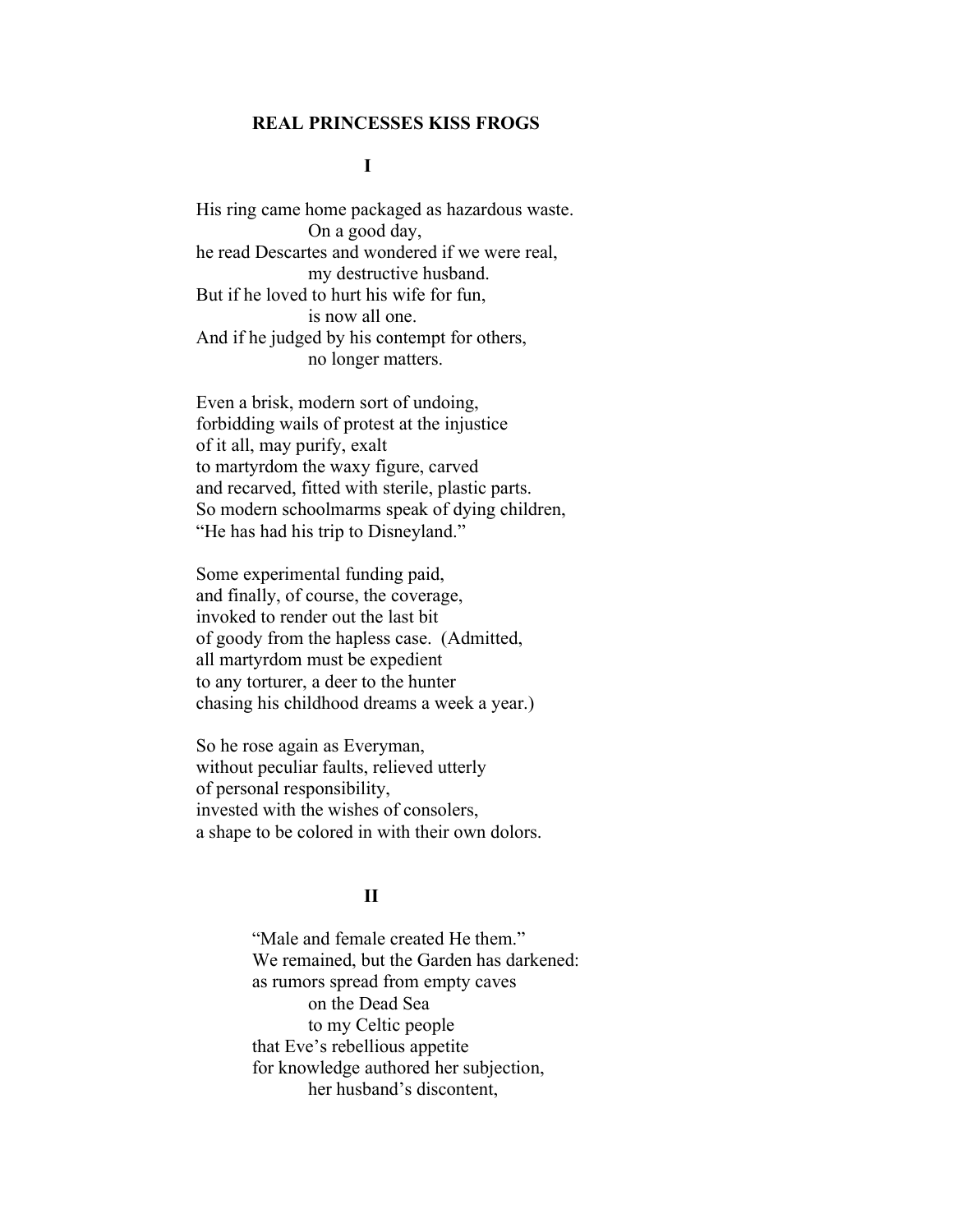and the knowing thought of death.

 Assumption of guilt is the price we pay for our illusion of control, as nature and morality fall weeping in each other's arms.

 "All flesh is grass," the Hebrew preacher gallantly proposed. "But Eden means our suffering is wrong, and sacrifice required to put it right," breathes soul, willfully unwise.

## <u>III</u>

 Hermitage and sacrifice, the basic drives we call upon, our backs to the wall, can placate gods and men and even keep the goblins on the dark side of the window.

 "Je vis comme si," confessed a bitter scholar, who saw at last he gave himself away to live with alien tribes whose faith in magic he could hardly share. And if our sister hadn't died at Aulis, Troy and all the heroes had turned to arts of peace.

### IV

 I still prefer the sail to the landing, for everyone the self-same ending. All Moses got was a glimpse, and that of a barren place. All rising's by a winding way; the switchbacks are essential.

 So Eden's twilight was our dawn. To know we know sets us apart from other beasts who put each other on the plate like the innocent bear, take a chicken like the forthright fox.